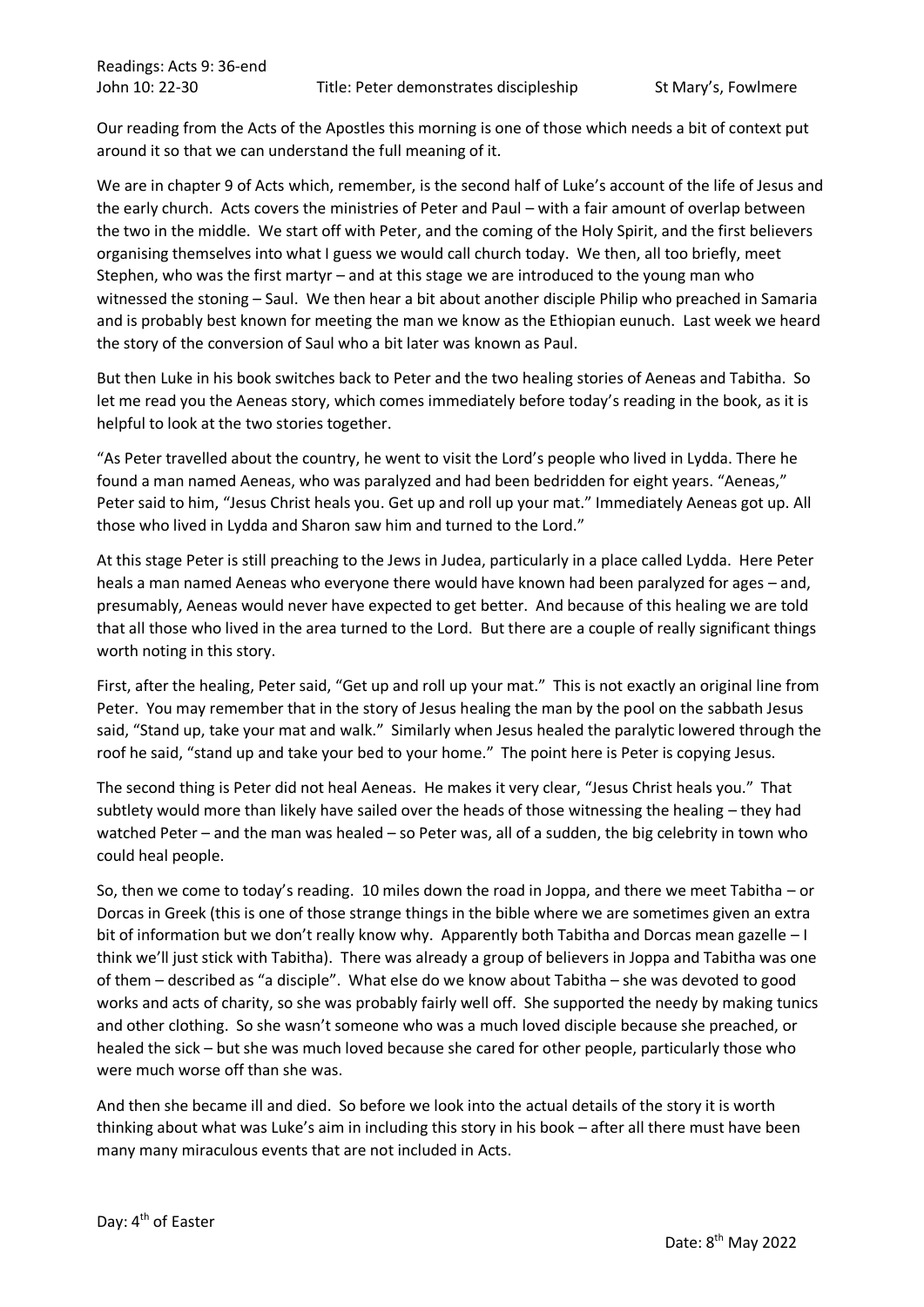But he chose to include this one – a story about a disciple who did good works, but perhaps was not a particularly remarkable disciple, as the whole basis of the early church was to share what they had amongst each other. So let's look at the story - trying to work out what that reason was.

So, the first thing we are told is that after she had died they washed the body and laid her out in a room upstairs. If there was a room upstairs that also indicates that she was fairly well off. In those times, there were two stages in the post mortem Jewish custom. First the body would be washed and we are told that happened before the body was laid out in an upper room. What is going on here is the preparation for a visitation, where people come to pay their respects as they would file past an open casket containing the body during the next day or day and a half. What has not happened is the second stage of the preparation of the body where they anoint the body – with spices and other sweet smelling ointments: it was a way of paying respect but also taking care of the smell. And the question we should ask is why not? Why had that second stage not happened?

And this is why I wanted us first to look at the previous story of the healing of Aeneas. The people in Joppa had heard about what happened to Aeneas down the road in Lydda, and therefore assumed, as they were people of faith, that if they fetched Peter he would come and do the same thing for Tabitha. As they believed Peter could raise Tabitha from death they did not want to anoint the body – after all the body of Jesus was not anointed – Jesus had already been raised from death when Mary Magdalene arrived on the first day of the week to anoint his body.

So that is what they did – they sent two men to Peter with the request, "Please come to us without delay". It had to be without delay because of the practicalities of preserving the body and the short timeframe in Jewish custom between death and burial. And Peter came and went to the room where Tabitha was.

What happened next was another unoriginal act by Peter. "Peter put all of them outside, and then he knelt down and prayed." Do you remember the story of Jairus' daughter? When Jesus arrived at where the child was, the first thing he did was put everyone outside. And when Jesus arrived at the tomb where Lazarus was lying dead, he allowed no-one into the tomb – and then he prayed to his Father. So again, what Peter is doing is copying Jesus. And we'll come back to this.

Then Peter turned to the body and said "Tabitha, get up." Then opening her eyes, and seeing Peter, she sat up." Quite a scene. The body of Tabitha laid out, Peter still kneeling in prayer at the side of her, and Tabitha opens her eyes and looks at Peter, who is at her level. And Peter helps Tabitha up and shows her to the other followers. And we are then told that this, Tabitha being raised from the dead, became known throughout Joppa and many believed in the Lord.

So, yes, this is a quite remarkable story, but why did Luke chose to include it in his book? I think there are two reasons.

First, to teach us about death. There are, excluding the rather vague reference in Matthew's gospel that after the resurrection, "godly people who had died earlier were raised to life and appeared to many in the city", 9 occurrences of 'raising from the dead' stories in the bible. Some of these may come to you straight away but, this is the list:

In the Old Testament we have three

The son of a widow in Zarephath – by Elijah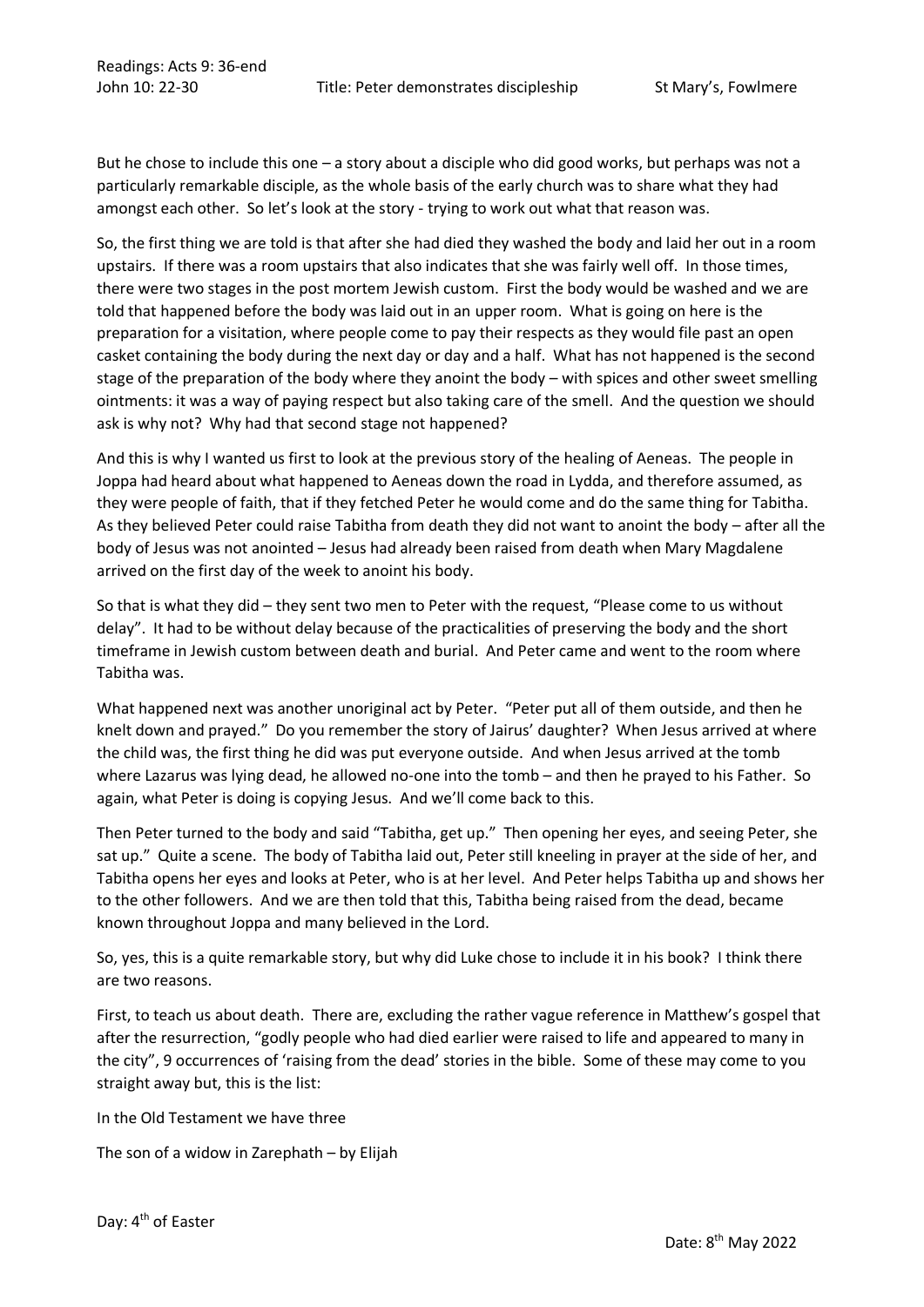## The son of the Shunammite woman by Elisha

The unnamed man killed by Moabite raiders who then threw his body into Elisha's tomb and when the body touched Elisha's bones he came back to life

We then have Jesus' three The widow of Nain's Son Jairus' daughter Lazarus And then of course comes Jesus himself and finally This, the story of Tabitha

and the almost humerus, if was not so sad, story of Eutychus who listening to a particularly long sermon by Paul, fell asleep and fell out of the window and died – before being raised to life by Paul

So, what does the Tabitha story teach us about death? I think it is this. It is Luke reminding his readers of what Jesus said, in John 3 v16. "God so loved the world that he gave his only Son Jesus Christ that whoever believes in him shall not die but will have eternal life." Tabitha is described as a disciple. She is a follower of Jesus Christ. She believes. She will have eternal life, and the reason for this story is to remind us of this fact – that when the believer dies, they are promised eternal life.

In our gospel reading Jesus spoke very plainly to the Jews who were questioning whether he was the Messiah and said, "you do not believe because you do not belong to my sheep. My sheep hear my voice. I know them and they follow me. I give them eternal life, and they will never perish."

Going back to the list just briefly, though, I must point out the one difference between Jesus' resurrection, and the other 8. Jesus died, and God resurrected him, and he will not die again. The other 8 would all have died again, and not brought back to life on this earth, but would await the resurrection to eternal life promised to the believer.

But I said there were two reasons for Luke including this story in part 2 of his book. That is it teaches us how to become disciples. When Peter healed Aeneas, he copied what Jesus had done when he healed people. When Peter asked God to raise Tabitha back to life he copied how Jesus had done the same thing.

We are often told that copying what other people do is not always a good thing, but in this case there is no better way to learn how to be a good disciple of Jesus Christ than to copy what he did.

Now, what I am not saying is that I expect all of you to leave this place this morning with the instant ability by copying what Jesus did, to heal the sick and raise the dead – although, particularly in the case of healing the sick it is really important that we leave this place with the belief that what some would call miraculous healings can, and do, happen in these modern times.